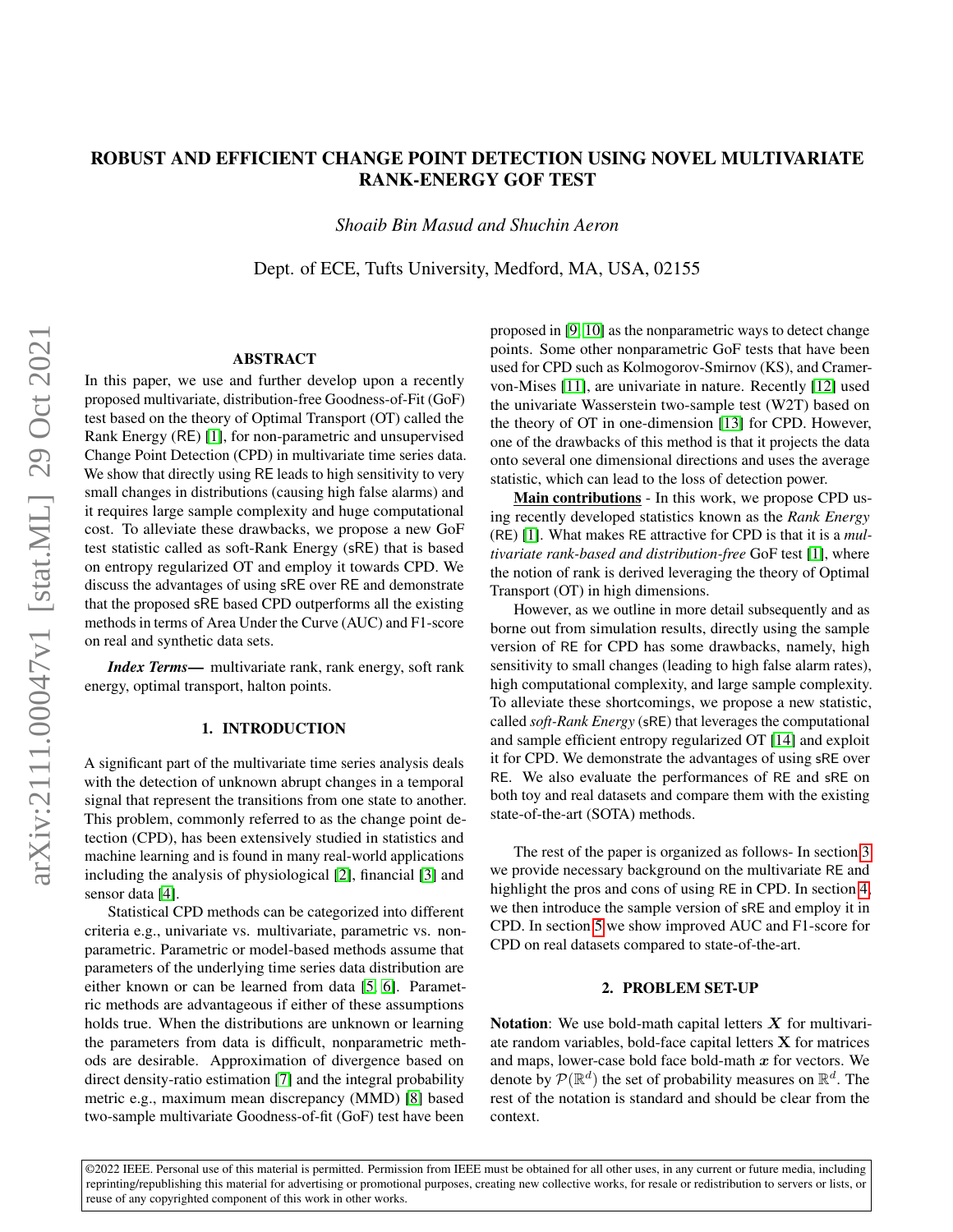Given a time series  $\mathbf{Z}[t] \in \mathbb{R}^d$ ,  $t = 1, 2, \dots$ , where the data consists of distinct segments  $[0,\tau_1]$ ,  $[\tau_1+1,\tau_2]$ , ...,  $[\tau_{k-1}+1]$  $[1, \tau_k]$  with  $\tau_1 < \tau_2 < \ldots$  Samples within each segment,  $\boldsymbol{X}[t], t \in [\tau_{i-1}+1, \tau_i]$ , are assumed to be i.i.d. and originated from an unknown distribution. In general, the distributions in two adjoining segments are considered to be different, whereas two distant segments may have a similar distribution. The primary objective of a nonparametric CPD method is to detect the change points  $\tau_1, \tau_2, \ldots, \tau_k$  without any prior knowledge or assumptions on the set of underlying distributions of the distinct time segments.

A sliding window two-sample GoF test: A common framework to detect change points is the *sliding-window* ap-proach [\[9\]](#page-4-8). Given a window size n on each side of a possible change point, an offline, unsupervised sliding windowbased CPD method generally takes two adjacent time segments  $\{Z[t-n], Z[t-n+1], \ldots, Z[t-1]\} \sim \mu_X$  and  $\{Z[t+1], Z[t+1]\}$  $2, \ldots, \mathbf{Z}[n + t - 1]$  ~  $\mu_Y$  and carry out a two-sample GoF test at each  $t = 1, 2, \ldots$ 

For CPD, using the sliding window GoF test, a detection range  $\delta$  is utilized. A time point t is declared as a change point if the statistic  $\sigma(t)$  at this point is the local maximum within δ and above a threshold η. In general, η is specific to the statistical tests which is calculated from the distribution of the statistics under the null given a confidence level. The slidingwindow based CPD procedure is described in Algorithm 1. In this context, our main contributions in this paper are to apply the recently proposed Rank-Energy (RE) [\[1\]](#page-4-0) as the GoF test for CPD, highlight its main properties and shortcomings and then propose a new test that improves upon this GoF test.

Algorithm 1 Sliding-window based CPD employing GoF test **Require:**  $\mathbf{Z}[t]$ : data, window size: *n*, threshold:  $\eta$ . 1: for each  $t : n : (T - n)$  do 2:  $\mathbf{X}[t] = \{ \mathbf{Z}[t-n], \ldots, \mathbf{Z}[t-1] \}$ 3:  $\mathbf{Y}[t] = \{ \mathbf{Z}[t], \dots, \mathbf{Z}[t - n + 1] \}$ 4:  $\sigma(t) \leftarrow \text{GoF-statistic}(\mathbf{X}[t], \mathbf{Y}[t])$ 5: end for 6: Output:  $\{\tau_1, \tau_2, \dots\} \leftarrow \{t | \max(\sigma(t) > \eta)\}$ 

# <span id="page-1-0"></span>3. BACKGROUND: OPTIMAL TRANSPORT (OT) BASED MULTIVARIATE RANK ENERGY TEST

Optimal Transport, in it's most well-studied setting [\[15,](#page-4-14) [14\]](#page-4-13), aims to find  $\mathbf{T} : \mathbb{R}^d \to \mathbb{R}^d$ - a map that pushes a source distribution  $\mu \in \mathcal{P}(\mathbb{R}^d)$  to a target distribution  $\nu \in \mathcal{P}(\mathbb{R}^d)$ with a minimal expected squared Euclidean cost. That is, given two multivariate random variables,  $\mathbf{X} \in \mathbb{R}^d \sim \mu$ , and  $\bm{\widetilde{Y}}\in\mathbb{R}^d\sim \nu,$  OT finds a map  $\mathbf T$  that solves for,

$$
\inf_{\mathbf{T}} \int ||\mathbf{x} - \mathbf{T}(\mathbf{x})||^2 d\mu(\mathbf{x}) \text{ subject to. } \mathbf{Y} = \mathbf{T}(\mathbf{x}) \sim \nu, \quad (1)
$$

where  $\|\cdot\|$  denotes the standard Euclidean norm in  $\mathbb{R}^d$ . Note that if  $\mathbf{T}(X) \sim \nu$  when  $X \sim \mu$ , we write  $\nu = \mathbf{T}_{\mu}\mu$ . In this case, the measure  $\nu$  is referred to as the *push-forward* of measure  $\mu$  under the mapping **T**.

When  $d = 1$ , it is known that the optimal map is  $T =$  $F_{\nu}^{-1} \circ F_{\mu}$ , where  $F_{\mu}$  and  $F_{\nu}$  are the (cumulative) distribution functions for  $\mu$  and  $\nu$ , respectively [\[15,](#page-4-14) [14\]](#page-4-13). If the target measure  $\nu = U[0, 1]$  is a uniform distribution on the line, then  $T = F_{\mu}$ , which is similar to the rank function in 1-d. Extending this insight to the multivariate case, the notion of rank has been developed based on the following landmark result in OT theory.

**Theorem 1** (McCann [\[16\]](#page-4-15)). *Assume*  $\mu, \nu \in \mathcal{P}(\mathbb{R}^d)$  *be absolutely continuous measures, then there exist transport maps*  $\mathbf{R}(\cdot)$  *and*  $\mathbf{Q}(\cdot)$ *, that are gradients of real-valued d-variate convex functions such that*  $\mathbf{R}_{\#}\mu = \nu$ ,  $\mathbf{Q}_{\#}\nu = \mu$ , **R** and **Q** *are unique and*  $\mathbf{R} \circ \mathbf{Q}(\mathbf{x}) = \mathbf{x}, \mathbf{Q} \circ \mathbf{R}(\mathbf{y}) = \mathbf{y}$ .

In particular, the fact that the gradients of convex functions are monotone maps [\[16\]](#page-4-15) has led the authors in [\[1,](#page-4-0) [17\]](#page-4-16) to define R and Q as the multivariate rank and quantile map respectively under appropriate selection of the target measure  $\nu$ .

Specific to this work, the authors in [\[1\]](#page-4-0) use the uniform measure on the unit cube in  $\mathbb{R}^d$  as the target measure and, developed the rank energy statistic as a GoF measure between distributions, whose sample version is stated below.

Sample Multivariate Rank Energy [\[1\]](#page-4-0): Given two sets of i.i.d. samples  $\{X_1, \ldots, X_m\} \sim \mu_X \in \mathcal{P}(\mathbb{R}^d)$  and  $\{Y_1,\ldots,Y_n\} \sim \mu_Y \in \mathcal{P}(\mathbb{R}^d)$ . Let  $\mu_m^{\mathbf{X}} = \frac{1}{m} \sum_{i=1}^m \delta_{\mathbf{X}_i}, \mu_n^{\mathbf{Y}} =$  $\frac{1}{n} \sum_{i=1}^{n} \delta_{Y_i}$  denote the empirical measures. A set of fixed Halton sequences [\[18\]](#page-4-17), that mimic randomly chosen vectors in the unit cube in  $\mathbb{R}^d$ , denoted as  $\mathcal{H}_{m+n}^d := \{h_1^d, \dots, h_{m+n}^d\} \subset$  $[0, 1]^d$  with the empirical measure  $\nu_{m,n}^{\mathbf{H}} = (m+n)^{-1} \sum_{i=1}^{m+n} \delta_{\mathbf{h}_i}$ is taken as the target points.

A joint empirical map  $\widehat{\mathbf{R}}_{m,n}$  is computed between the joint empirical measure  $\mu_{m,n}^{\mathbf{X},\mathbf{Y}} := (m+n)^{-1} (m\mu_m^{\mathbf{X}} + n\mu_n^{\mathbf{Y}})$  and  $\nu_{m,n}^{\mathbf{H}}$ by solving the following discrete OT problem,

<span id="page-1-2"></span><span id="page-1-1"></span>
$$
\widehat{\mathbf{P}} = \arg\min_{\mathbf{P} \in \Pi} \sum_{i,j=1}^{m+n} \mathbf{C}_{i,j} \mathbf{P}_{i,j},
$$
\n(2)

where  $\mathbf{C}_{i,j}$  is the squared Euclidean distance, and  $\Pi = \{ \mathbf{P} :$  $P1 = \frac{1}{m+n} 1, 1^{\top} P = \frac{1}{m+n} 1^{\top}$ . The above formulation is also known as the Kantorovich relaxation [\[14\]](#page-4-13). Now for any  $X_i$ , one obtains a map as  $\mathbf{R}_{m,n}(\mathbf{X}_i)=\mathbf{h}_{\sigma(i)}$ , where  $\sigma(i)$  is the nonzero index in the *i*-th row of  $\hat{P}$ . Given the ranks corresponding to  $X_i$ 's and  $Y_j$ 's, sample rank energy [\[1\]](#page-4-0) is defined as,

RE: 
$$
\frac{2}{mn} \sum_{i,j=1}^{m,n} ||\widehat{\mathbf{R}}_{m,n}(X_i) - \widehat{\mathbf{R}}_{m,n}(Y_j)|| - \frac{1}{m^2} \sum_{i,j=1}^{m} ||\widehat{\mathbf{R}}_{m,n}(X_i) - \widehat{\mathbf{R}}_{m,n}(X_j)|| - \frac{1}{n^2} \sum_{i,j=1}^{n} ||\widehat{\mathbf{R}}_{m,n}(Y_i) - \widehat{\mathbf{R}}_{m,n}(Y_j)||. \tag{3}
$$

The null hypothesis  $H_0$  is rejected if  $mn(m + n)^{-1}$ RE is greater than the threshold and accepted otherwise. As shown in [\[1\]](#page-4-0), RE is *distribution-free under the null* for fixed sample size, a property that is desirable for selecting an optimal universal threshold to reject the null hypothesis,  $H_0: \mu_X = \mu_Y$ .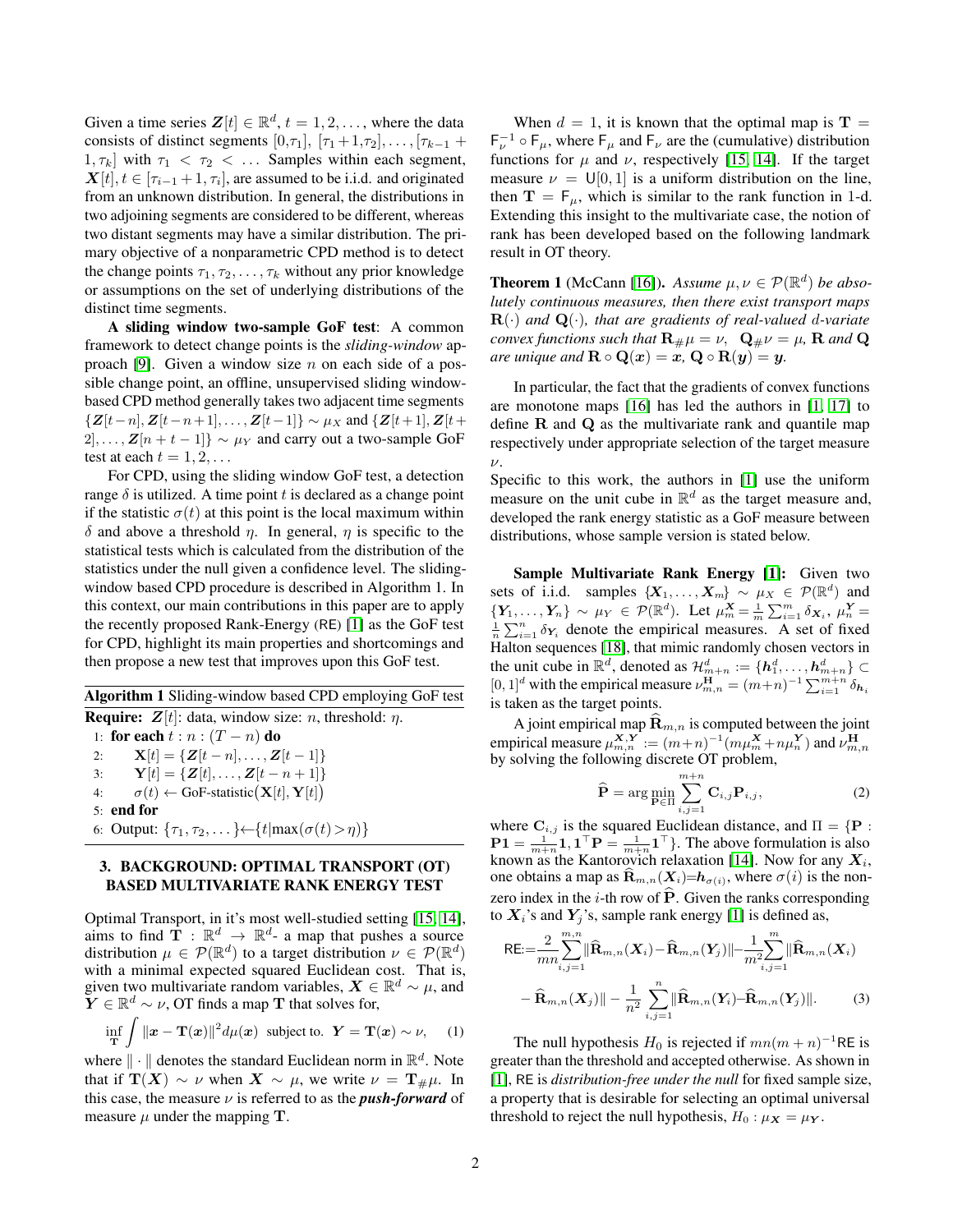We now note several shortcomings of directly using RE for CPD.

- Sensitivity: As shown from Figure [1,](#page-3-0) we note that RE is particularly sensitive to small shift in the mean and changes in the covariance. This characteristic may be useful in applications where it is required to detect any tiny changes. However, in many real-world datasets, these tiny changes may not be labeled as the true change points. Hence using RE in CPD may lead to the detection of many false positives and deteriorate the overall performance.
- Sample Complexity: Curse of dimensionality In general case, sample complexity for reliable estimation of the sample rank map scales as  $O(n^{-1/d})$  with dimension d [\[19\]](#page-4-18).
- Computational complexity: Being a linear program, the computational complexity of the OT plan for sample RE scales as  $\mathcal{O}(n^3 \log n)$ , for a given sample size n, which is expensive.

To alleviate these issues, in the next section, we introduce the sample soft-Rank Energy that leverages the properties of entropy regularized optimal transport [\[14\]](#page-4-13).

# <span id="page-2-0"></span>4. PROPOSED SAMPLE MULTIVARIATE SOFT RANK ENERGY

Given two sets of i.i.d. samples  $\{X_1, \ldots, X_m\} \sim \mu_X \in \mathcal{P}(\mathbb{R}^d)$ and  $\{Y_1, \ldots, Y_n\} \sim \mu_Y \in \mathcal{P}(\mathbb{R}^d)$ . To compute the soft rank, an entropy regularized OT with a regularizer  $\varepsilon$ , is solved via Sinkhorn algorithm [\[14\]](#page-4-13) between the empirical joint source measure  $\mu_{m,n}^{\mathbf{X},\mathbf{Y}}$  and the reference measure  $\nu_{m,n}^{\mathbf{H}},$ 

$$
\widehat{\mathbf{P}}^{\epsilon} = \arg \min_{\mathbf{P} \in \Pi} \sum_{i,j=1}^{m+n} \mathbf{C}_{i,j} \mathbf{P}_{i,j} - \varepsilon H(\mathbf{P}), \tag{4}
$$

where  $\mathbf{C}_{i,j}$  is the squared Euclidean distance,  $\varepsilon > 0$ ,  $\Pi = \{ \mathbf{P} :$  $\mathbf{P1} = \frac{1}{m+n}\mathbf{1}, \mathbf{1}^\top \mathbf{P} = \frac{1}{m+n}\mathbf{1}^\top\},$  and  $H(\mathbf{P}) = -\sum_{i,j} \mathbf{P}_{i,j} \log \mathbf{P}_{i,j}$ is the entropy functional.  $\hat{P}^{\varepsilon}$  is a diffused optimal plan, where the degree of diffusion increases as  $\varepsilon$  increases.

Soft ranks are then obtained as follows. We compute a *rownormalized* plan  $\bar{\mathbf{P}}^{\epsilon}$  via  $\bar{\mathbf{P}}_{i,j}^{\epsilon} = \frac{\widehat{\mathbf{P}}_{i,j}^{\epsilon}}{\sum_{j=1}^{m+n} \widehat{\mathbf{P}}_{i,j}^{\epsilon}}$ . Now, for any  $X_i$ , one obtains the soft ranks via,<br> $\frac{m+n}{m+n}$ 

$$
\widehat{\mathbf{R}}^{s,\epsilon}(\boldsymbol{X}_i) = \sum_{j=1}^{m+n} \bar{\mathbf{P}}^{\epsilon}_{\mathbf{i},\mathbf{j}} \boldsymbol{h}_j = \mathbb{E}_{\widehat{\mathbf{P}}^{\epsilon}}[\boldsymbol{h}_j | \boldsymbol{X}_i]. \tag{5}
$$

In other words, soft ranks are the conditional expectation of Halton sequences under the joint distribution  $\widehat{P}^{\epsilon}$  given the source samples.

Given the soft ranks corresponding to  $X_i$ 's and  $Y_i$ 's, sample soft rank energy is defined using the same formulation as in Equation [\(3\)](#page-1-1):

$$
\mathsf{sRE} := \frac{2}{mn} \sum_{i,j=1}^{m,n} \|\widehat{\mathbf{R}}^{s,\epsilon}(\mathbf{X}_i) - \widehat{\mathbf{R}}^{s,\epsilon}(\mathbf{Y}_j)\| - \frac{1}{m^2} \sum_{i,j=1}^m \|\widehat{\mathbf{R}}^{s,\epsilon}(\mathbf{X}_i) - \widehat{\mathbf{R}}^{s,\epsilon}(\mathbf{X}_j)\| - \frac{1}{n^2} \sum_{i,j=1}^n \|\widehat{\mathbf{R}}^{s,\epsilon}(\mathbf{Y}_i) - \widehat{\mathbf{R}}^{s,\epsilon}(\mathbf{Y}_j)\|.
$$
 (6)

The null hypothesis  $H_0$  is rejected if  $mn(m + n)^{-1}$ sRE is greater than the threshold and accepted otherwise. We note the following result relating sRE and RE.

<span id="page-2-4"></span>Proposition 1. *Soft rank energy* sRE *will converge to rank energy* RE *as*  $\varepsilon \to 0$ .

*Proof.* The unique minimizer  $P^{\epsilon}$  of Equation [\(4\)](#page-2-2) converges to the optimal solution  $P$  (Equation [2\)](#page-1-2) with a cost function  $\mathbf{C}_{i,j} = \|\boldsymbol{X}_i - \boldsymbol{h}_j\|^2$  [\[20\]](#page-4-19),

$$
\mathbf{P}^{\varepsilon} \rightharpoonup \mathbf{P},\tag{7}
$$

where  $\rightarrow$  denotes convergence w.r.t. weak topology. Let  $\overline{P}$ denote the *row-normalized* P. Then Equation [\(7\)](#page-2-3) implies that  $\lim_{\varepsilon \to 0} \bar{P}^{\varepsilon} \to \bar{P}$ , and  $\widehat{R}^{s,\varepsilon}(X_i) \to \widehat{R}_{m,n}(X_i)$ . Therefore,  $\lim_{\varepsilon\to 0}$  sRE = RE.

<span id="page-2-3"></span> $\Box$ 

We note the following properties of sRE that help alleviate the issues in directly using RE for CPD.

- Proposition [\(1\)](#page-2-4) implies that sRE will be nearly distributionfree for small enough  $\varepsilon$ .
- Sensitivity: As shown in Figure [1,](#page-3-0) sRE is sensitive to small changes for  $\varepsilon = 0.001$ . For  $\varepsilon = 1$ , sensitivity decreases. However, sRE still generates visible peaks at all the change points except the transition between the baseline and Gaussian distribution with tiny covariance. With  $\varepsilon = 5$ , sRE shows the least sensitivity with barely visible peaks at the change points. The entropic regularization parameter thus allows control of the degree of sensitivity that can be adapted or adjusted to control the false alarms. A good choice for CPD will be the  $\varepsilon$ , for which sRE is neither too sensitive nor totally unresponsive to changes.
- <span id="page-2-2"></span>• Sample complexity: Under some mild assumptions, namely, sub-Gaussianity of the measures, the estimation of the entropic optimal transport does not suffer from the curse of dimensionality for a sufficiently large  $\varepsilon$  [\[19\]](#page-4-18).
- **Computational complexity:** For a sample size  $n$ , the computational complexity of entropic optimal transport is  $\mathcal{O}(\varepsilon^{-2}n^2 \log n ||\mathbf{C}||_{\infty}^2)$  [\[14\]](#page-4-13). The smaller the  $\varepsilon$ , the costlier the computation.

## <span id="page-2-1"></span>5. NUMERICAL EXPERIMENTS & SIMULATIONS

Experimental Setup: We compare the performances of our methods with two other existing algorithms, the univariate distribution-free Wasserstein two-sample test (W2T) [\[12\]](#page-4-11) based CPD and the multivariate M-Statistic (MStat) [\[9\]](#page-4-8) based CPD that uses Maximum-Mean Discrepancy (MMD) [\[8\]](#page-4-7) for measuring GoF. The Gaussian kernel with unit variance is used to compute MStat.

For a fair comparison, we apply the optimal matched filter proposed in [\[12\]](#page-4-11) on W2T and MStat that improves the performances of these methods significantly. It is to be noted that no smoothing filter was applied on RE and sRE statistics.

The hyperparameters we use in the CPD algorithm are the entropic regularizer  $\varepsilon$ , and the detection threshold  $\eta$  to compute the F1 score. To compare the methods on an equal footing, we use the same window size n and detection range  $\delta$ for all the methods. The optimal  $\eta$ ,  $\varepsilon$  selected for the proposed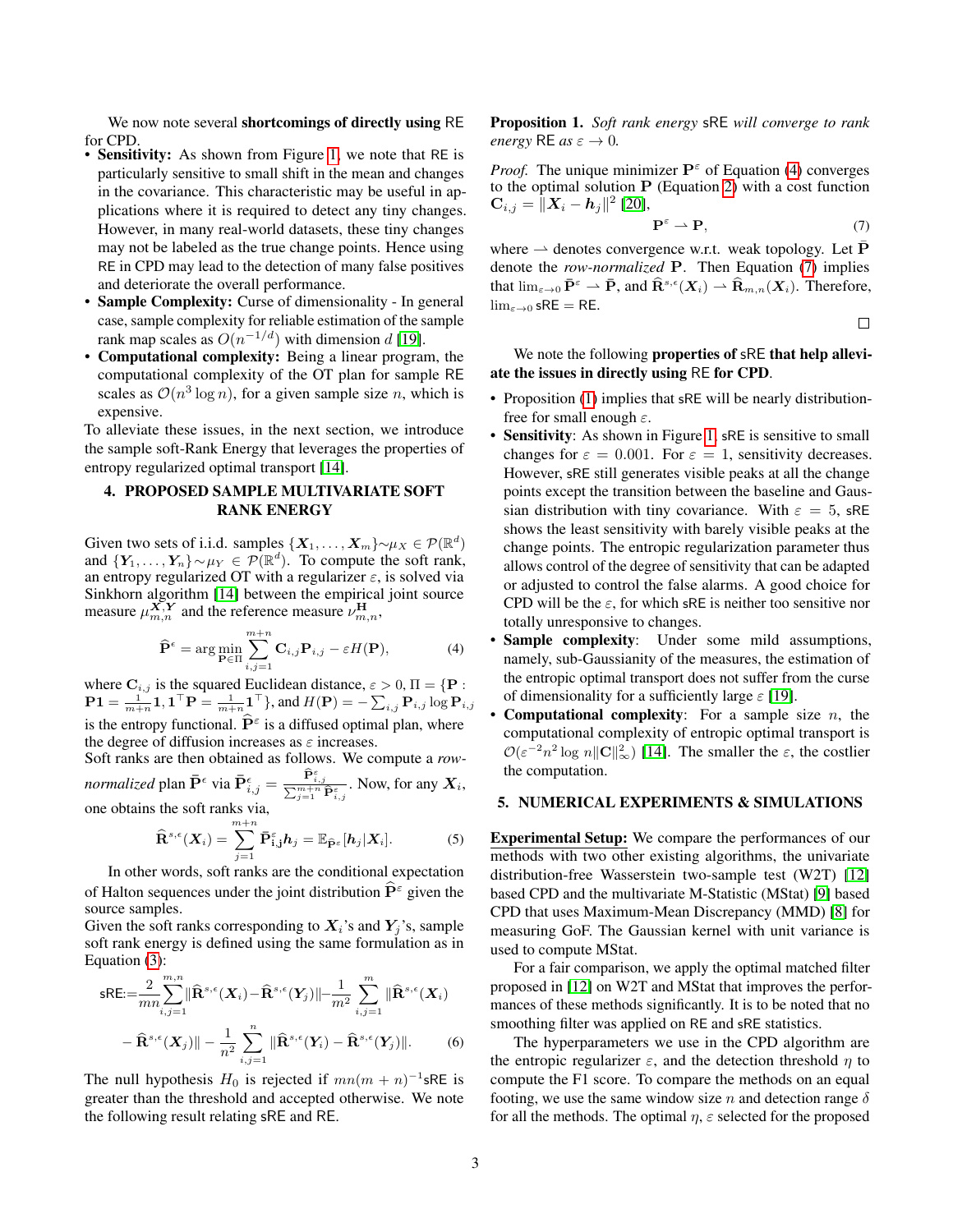

<span id="page-3-0"></span>**Fig. 1.** RE and sRE with  $\varepsilon = \{0.001, 1, 5\}$  statistics (right axis) produced on a toy dataset using a *sliding-window* CPD approach with a window size  $n = 250$ . Dataset consists of 5 different 3-dimensional Gaussian distributions  $\mathcal{N}(\mu_3, \sigma_{13})$ , with zero baselines on both ends. Here, I<sub>3</sub> denotes the identity matrix. RE( $\varepsilon = 0$ ) and sRE( $\varepsilon = 0.001$ ) can detect the tiny changes between the baseline and  $\mathcal{N}(0_3, 0.001\mathbf{I}_3)$  on both sides, whereas sRE with  $\varepsilon = \{1, 5\}$  do not label these points as true change points.

|                                                | CP-AUC |       |       | $CP-F1$                                                        |       |       |
|------------------------------------------------|--------|-------|-------|----------------------------------------------------------------|-------|-------|
|                                                |        |       |       | HASC-PAC2016 HASC2011 Beedance  HASC-PAC2016 HASC2011 Beedance |       |       |
| W2T (Rank-Quantile), $d = 1$ [12]              | 0.689  | 0.576 | 0.721 | 0.748                                                          | 0.824 | 0.742 |
| M-stat (IPM-based), $d > 1$ , [9]              | 0.658  | 0.585 | 0.727 | 0.713                                                          | 0.770 | 0.725 |
| RE (Rank-Rank) $d > 1$ , [1]                   | 0.718  | 0.529 | 0.694 | 0.631                                                          | 0.643 | 0.672 |
| sRE (soft Rank-Rank [This paper], $d \geq 1$ ] | 0.747  | 0.670 | 0.739 | 0.785                                                          | 0.796 | 0.745 |

<span id="page-3-2"></span>Table 1. Comparison between the proposed method and related state of art in literature.

methods, window size n, and the detection range  $\delta$  along with the specifications of the used datasets can be found in Table [2.](#page-3-1) It is worthwhile to note that, since the Beedance dataset has a comparatively shorter sequence, we padded it with a zero sequence of length  $n$  on both ends.

|                  |                | HASC2011[21] HASC-PAC2016[21] Beedance[22] |            |
|------------------|----------------|--------------------------------------------|------------|
| domain           | $\mathbb{R}^3$ | $\mathbb{R}^3$                             | $\nabla^3$ |
| $#$ subjects     |                | 10                                         | h          |
| #actions         |                |                                            | 3          |
| # CP             | 65             | 13                                         | 19         |
| $\boldsymbol{n}$ | 500            | 500                                        | 50         |
| ε                |                |                                            |            |
|                  | 250            | 250                                        | 10         |
|                  | 0.52           | 0.52                                       | 0.25       |

<span id="page-3-1"></span>**Table 2.**  $#$  denotes the total number and CP is for change points.

Result on real data: Table [1](#page-3-2) demonstrates the performance comparison of the proposed methods with MStat [\[9\]](#page-4-8) and W2T [\[12\]](#page-4-11). The proposed methods demonstrate robust results for CPD under the AUC metric. RE gains higher AUC compared to W2T and MStat on HASC-PAC2016 dataset but fails to outperform on HASC2011 and Beedance datasets. RE's highly sensitive nature to tiny changes brings about many false alarms, thus explains the lower AUC for these datasets. On the other hand, sRE outperforms all the methods on all three datasets in terms of AUC score. To be noted here, we observe significant improvement of the AUC using W2T and MStat on the Beedance dataset after the inclusion of zero-padding on both ends.

Though under the AUC metric, RE shows a comparable result, we observe lower F1-scores compared to W2T and MStat on all three datasets. Since we did not apply any filter to smooth out the RE statistics, several spurious maxima exist outside of the detection range  $\delta$  on both sides of the peaks. Moreover, RE also produces a lot of false alarms because of its higher sensitivity to small changes. As a result, RE achieves slightly lower F1-scores on all three datasets. On the other hand, sRE achieves either higher or comparable F1-scores in all three datasets. On HASC-PAC2016 and Beedance datasets, sRE achieves the highest F1-score. W2T-based CPD achieves the maximum F1-score on HASC2011, whereas sRE performs comparably.

We also compare the performance of sRE to the method called KL-CPD [\[23\]](#page-5-2), which is a *semi-supervised* CPD method. The best AUC is achieved by KL-CPD which is *a kernelbased semi-supervised method trained by a deep generative model*. KL-CPD achieves AUC of 0.677 and 0.649 on the Beedance and HASC2011 dataset, respectively, which is clearly lower than the AUC scores obtained by the proposed sRE.

#### 6. CONCLUSION AND FUTURE WORK

In this paper, we employ recently developed multivariate GoF statistics to detect change points in an unsupervised, offline approach. We also propose a new statistic that depends on a regularization parameter which allows control of the degree of sensitivity. With an appropriate regularizer, we have shown that our proposed statistic lowers the false positive rate, hence outperforms state of the art in CPD under the AUC and F1-score metric. Future work will investigate theoretical properties of sRE and explain the smoothing effect in CPD as a function of the entropic regularization.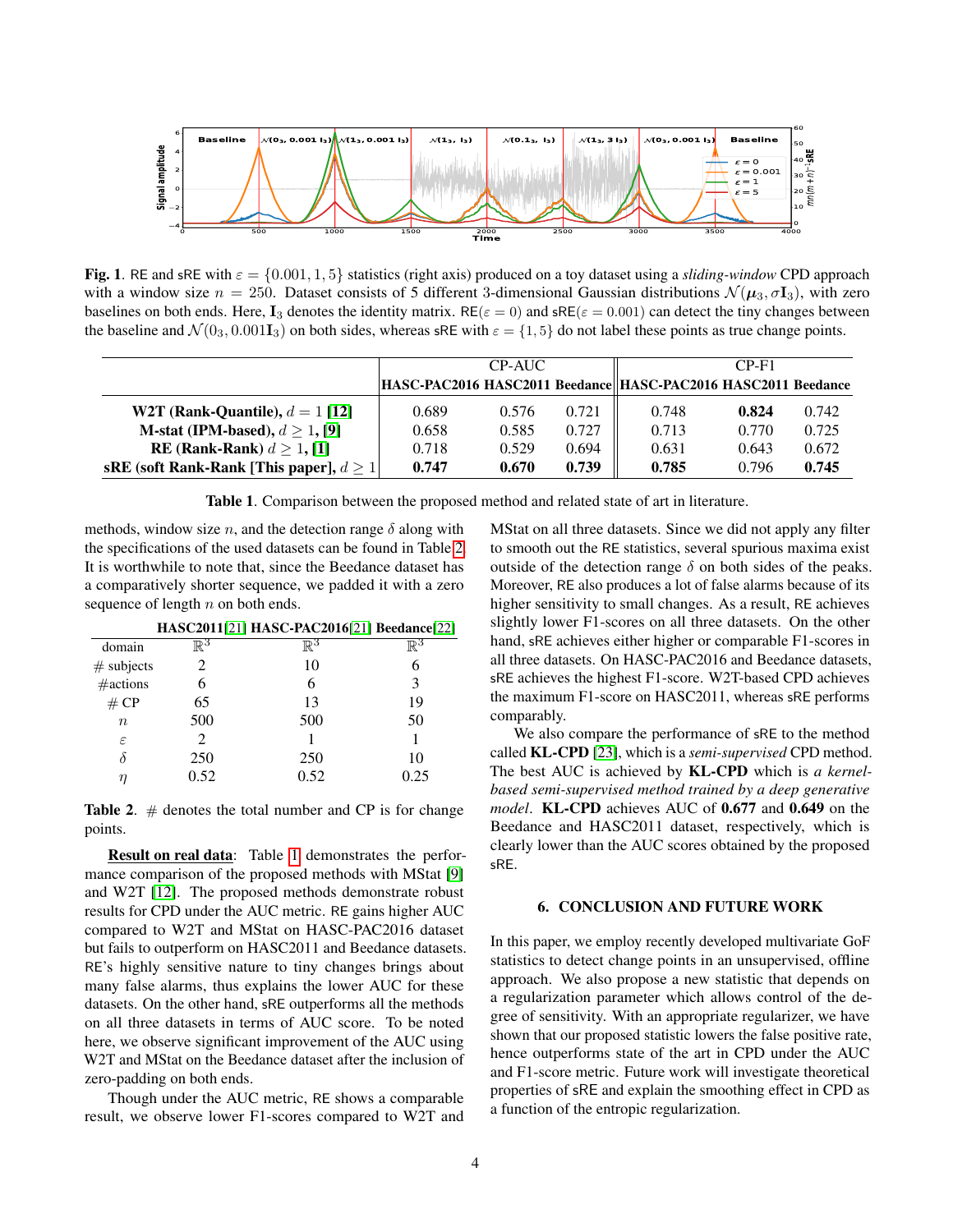### 7. ACKNOWLEDGEMENT

This research was sponsored by the U.S. Army DEVCOM Soldier Center, and was accomplished under Cooperative Agreement Number W911QY-19-2-0003. The views and conclusions contained in this document are those of the authors and should not be interpreted as representing the official policies, either expressed or implied, of the U.S. Army DEVCOM Soldier Center, or the U.S. Government. The U. S. Government is authorized to reproduce and distribute reprints for Government purposes notwithstanding any copyright notation hereon.

We also acknowledge support from the U.S. National Science Foundation under award HDR-1934553 for the Tufts T-TRIPODS Institute. Shuchin Aeron is also supported in part by NSF CCF:1553075, NSF RAISE 1931978, NSF ERC planning 1937057, and AFOSR FA9550-18-1-0465.

## 8. REFERENCES

- <span id="page-4-0"></span>[1] Nabarun Deb and Bodhisattva Sen, "Multivariate rankbased distribution-free nonparametric testing using measure transportation," *Journal of the American Statistical Association*, , no. just-accepted, pp. 1–45, 2021.
- <span id="page-4-1"></span>[2] Jin-Peng Qi, Qing Zhang, Ying Zhu, and Jie Qi, "A novel method for fast change-point detection on simulated time series and electrocardiogram data," *PloS one*, vol. 9, no. 4, pp. e93365, 2014.
- <span id="page-4-2"></span>[3] Carlos M Carvalho and Hedibert F Lopes, "Simulationbased sequential analysis of markov switching stochastic volatility models," *Computational Statistics & Data Analysis*, vol. 51, no. 9, pp. 4526–4542, 2007.
- <span id="page-4-3"></span>[4] Ting He, Shai Ben-David, and Lang Tong, "Nonparametric change detection and estimation in large-scale sensor networks," *IEEE transactions on signal processing*, vol. 54, no. 4, pp. 1204–1217, 2006.
- <span id="page-4-4"></span>[5] Faicel Chamroukhi, Samer Mohammed, Dorra Trabelsi, Latifa Oukhellou, and Yacine Amirat, "Joint segmentation of multivariate time series with hidden process regression for human activity recognition," *Neurocomputing*, vol. 120, pp. 633–644, 2013.
- <span id="page-4-5"></span>[6] Wei-Han Lee, Jorge Ortiz, Bongjun Ko, and Ruby Lee, "Time series segmentation through automatic feature learning," *arXiv preprint arXiv:1801.05394*, 2018.
- <span id="page-4-6"></span>[7] Takafumi Kanamori, Shohei Hido, and Masashi Sugiyama, "A least-squares approach to direct importance estimation," *The Journal of Machine Learning Research*, vol. 10, pp. 1391–1445, 2009.
- <span id="page-4-7"></span>[8] Arthur Gretton, Karsten M Borgwardt, Malte J Rasch, Bernhard Schölkopf, and Alexander Smola, "A kernel

two-sample test," *The Journal of Machine Learning Research*, vol. 13, no. 1, pp. 723–773, 2012.

- <span id="page-4-8"></span>[9] Shuang Li, Yao Xie, Hanjun Dai, and Le Song, "Scan b-statistic for kernel change-point detection," *arXiv preprint arXiv:1507.01279*, 2015.
- <span id="page-4-9"></span>[10] Song Liu, Makoto Yamada, Nigel Collier, and Masashi Sugiyama, "Change-point detection in time-series data by relative density-ratio estimation," *Neural Networks*, vol. 43, pp. 72–83, 2013.
- <span id="page-4-10"></span>[11] Douglas M Hawkins and Qiqi Deng, "A nonparametric change-point control chart," *Journal of Quality Technology*, vol. 42, no. 2, pp. 165–173, 2010.
- <span id="page-4-11"></span>[12] Kevin C Cheng, Shuchin Aeron, Michael C Hughes, Erika Hussey, and Eric L Miller, "Optimal transport based change point detection and time series segment clustering," in *ICASSP 2020-2020 IEEE International Conference on Acoustics, Speech and Signal Processing (ICASSP)*. IEEE, 2020, pp. 6034–6038.
- <span id="page-4-12"></span>[13] Aaditya Ramdas, Nicolás García Trillos, and Marco Cuturi, "On wasserstein two-sample testing and related families of nonparametric tests," *Entropy*, vol. 19, no. 2, pp. 47, 2017.
- <span id="page-4-13"></span>[14] Gabriel Peyré, Marco Cuturi, et al., "Computational optimal transport: With applications to data science," *Foundations and Trends® in Machine Learning*, vol. 11, no. 5-6, pp. 355–607, 2019.
- <span id="page-4-14"></span>[15] Filippo Santambrogio, "Optimal transport for applied mathematicians," *Birkäuser, NY*, vol. 55, no. 58-63, pp. 94, 2015.
- <span id="page-4-15"></span>[16] Robert J McCann et al., "Existence and uniqueness of monotone measure-preserving maps," *Duke Mathematical Journal*, vol. 80, no. 2, pp. 309–324, 1995.
- <span id="page-4-16"></span>[17] Marc Hallin et al., "On distribution and quantile functions, ranks and signs in rd," *ECARES Working Papers*, 2017.
- <span id="page-4-17"></span>[18] Hongmei Chi, Michael Mascagni, and Tony Warnock, "On the optimal halton sequence," *Mathematics and computers in simulation*, vol. 70, no. 1, pp. 9–21, 2005.
- <span id="page-4-18"></span>[19] Aude Genevay, Lénaic Chizat, Francis Bach, Marco Cuturi, and Gabriel Peyré, "Sample complexity of sinkhorn divergences," in *The 22nd International Conference on Artificial Intelligence and Statistics*. PMLR, 2019, pp. 1574–1583.
- <span id="page-4-19"></span>[20] Guillaume Carlier, Vincent Duval, Gabriel Peyré, and Bernhard Schmitzer, "Convergence of entropic schemes for optimal transport and gradient flows," *SIAM Journal on Mathematical Analysis*, vol. 49, no. 2, pp. 1385–1418, 2017.